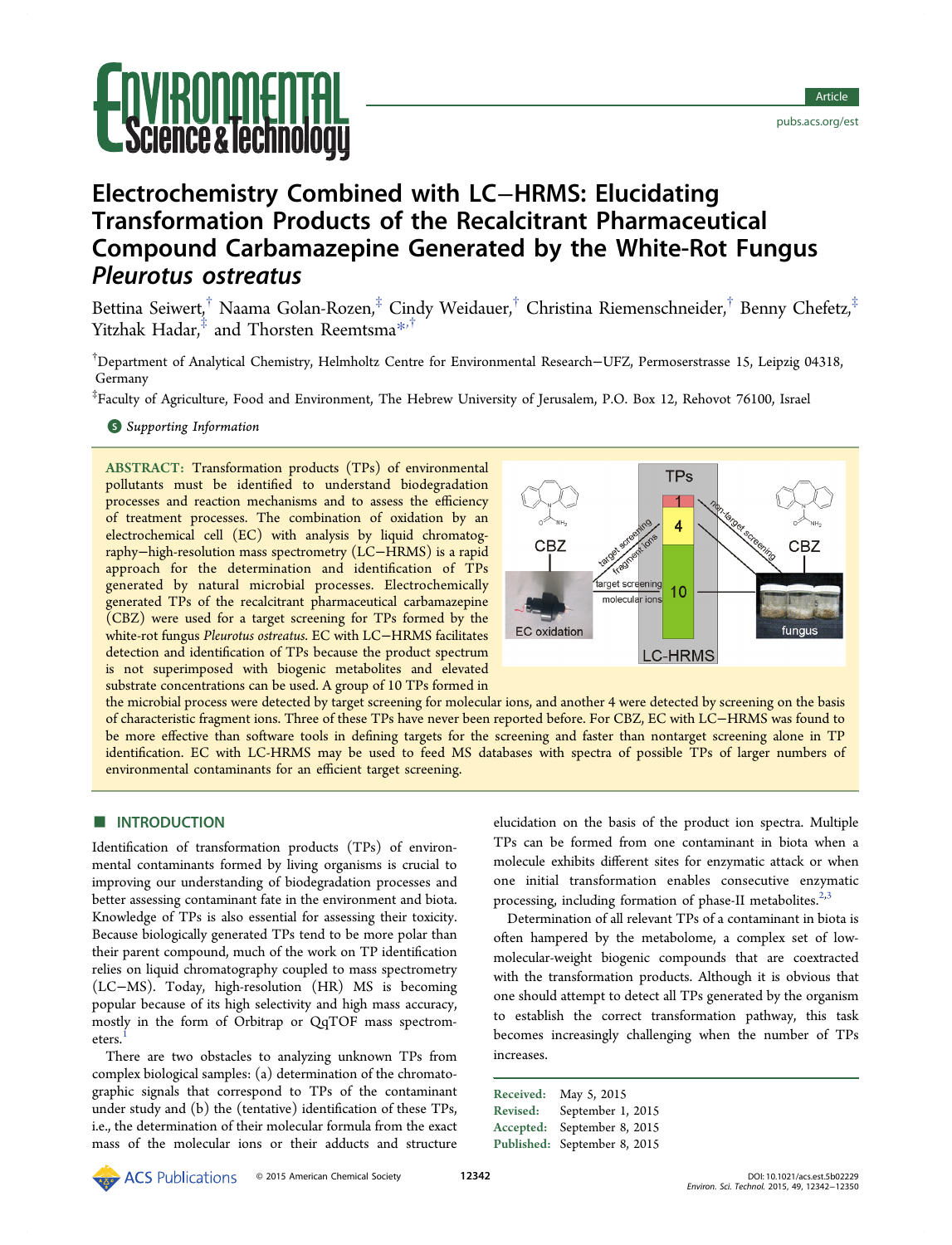TPs can be detected by two different approaches: (a) Suspect or target screening, which starts with the structure of the parent compound and first defines possible TPs that are then sought. (b) Nontarget screening, in which the study starts from the sample and interesting MS signals that may be related to TPs are sought.

Targets or suspects for the first approach, i.e., TPs that are sought by LC−HRMS, may be known from previous studies or derived from the molecular structure of the parent compound on the basis of transfer of knowledge or software prediction. When using the targeted approach, it seems essential to consider all possible transformation reactions in order to avoid missing TPs of relevance; excessively long lists of target compounds to search for do, however, increase the risk of false positive findings and may, therefore, be counterproductive.

The nontargeted approach always requires control samples, and it selects signals of interest from the data by assuming that they are only present in the sample containing the parent compound (and therefore also TPs) and not in the control. Considering that extracts of biota samples contain a large number of biogenic metabolites at much higher concentrations than the TPs, this selection of signals of interest in nontarget screening can become difficult.<sup>[4](#page-7-0),[5](#page-7-0)</sup> The analysis of samples taken repeatedly during a transformation process rather than solely at its end facilitates selection of interesting signals.<sup>[6](#page-7-0)</sup> Therefore, the combination of both target and nontarget screening seems advantageous.

Identification of TPs by HRMS relies on molecular formula identification on the basis of the exact mass of the molecular ion, its isotopic pattern and possible adduct ions, and on structure elucidation on the basis of the product ion spectrum. Software tools that help to compare a product ion spectrum with the suggested structure are available. However, the fragmentation processes can be complex, and the rearrangement of the carbon skeleton upon fragmentation is difficult to predict. In any case, the identification of a TP according to its mass spectrometric data remains tentative as long as no reference standard is available for comparison. Such standard materials are rarely available for TPs of environmental contaminants.

Electrochemistry (EC) coupled off-line or online to MS may support both detection and identification of TPs. This method has been used mainly to simulate transformation of drugs by phase-I and -II metabolism in higher organisms.<sup>[7](#page-7-0)−[9](#page-7-0)</sup> Hydroxylation of activated aromatics, benzylic hydroxylation, Ndealkylation of amines, dealkylation of ethers and thioethers, S- and P-oxidation, oxidation of alcohols to aldehydes, and dehydration may be simulated by this method. $8$  Electrochemical transformation does not require the addition of any reagent, so the treated solutions can be analyzed directly without any need for cleanup that may lead to loss of TPs. However, EC oxidation is less site-specific than enzymatic oxidation, so a broader range of TPs may be formed. Thus, the set of TPs generated by EC may differ greatly from the set generated by higher organisms. EC as an analytical tool may be more suitable to simulate microbial transformations that involve enzymes other than those known to be found in higher organisms.

Biodegradation of organic substrates by white-rot fungi is often mediated by a variety of peroxidases, such as lignin peroxidases and manganese peroxidases.[10](#page-7-0) These enzymes, although acting in different ways depending on the specific enzyme, the substrate, and available cofactors, often form

intermediate radicals in their multistep electron transfer, as outlined in detail by Dashtban et al. $11$  In terms of the variability and complexity of oxidation processes, this appears comparable to what is known for electrochemical oxidation. Also, multistep electron transfer at the electrode surface<sup>[8](#page-7-0)</sup> and oxidation by (hydroxy-) radicals in solution or bound to the electrode surface at pH <9 may occur.  $9,12$ 

Therefore, in this study we explored the potential of EC to support detection and identification of TPs in screening approaches using LC−HRMS. Transformation by the whiterot fungus *Pleurotus ostreatus*<sup>[13](#page-7-0)</sup> was studied, and the highly persistent pharmaceutical compound carbamazepine (CBZ) was chosen as the parent compound. CBZ is considered a marker of anthropogenic input into surface and groundwater.<sup>[14](#page-7-0)</sup> CBZ is a well-studied compound<sup>[15](#page-7-0)−[21](#page-8-0)</sup> with numerous TPs already known, and some of these are commercially available. It is ideally suited to show how the use of electrochemistry supports the identification of TPs in complex mixtures.

## **EXPERIMENTAL SECTION**

Chemicals. Acetonitrile, ammonium acetate, and acetic acid (all ULC/MS-grade) were from Biosolve (Valkenswaard, Netherlands). Ozonated CBZ samples in different proportions  $(1:1$  and  $1:4.5)$  stabilized with t-BuOH were a gift from Uwe Hü bner (TU Berlin). CBZ, CBZ 10,11-epoxide, and 9 carboxylic acid acridine were purchased from Sigma-Aldrich (Munich, Germany), cis-10,11-dihydroxy-10,11-dihydrocarbamazepine (cis-diOH-CBZ), rac trans-10,11-dihydro-10,11-dihydroxy carbamazepine (trans-diOH-CBZ), and acridone were obtained from Biozol (Eching, Germany).

UPLC-Q-TOF-MS Analysis. The analysis was carried out on an ACQUITY UPLC system connected to a Synapt G2S equipped with an electrospray ionization source (Waters Corp., Milford, USA). A 10  $\mu$ L aliquot of each sample was injected into the column. UPLC separation was achieved using an ACQUITY UPLC BEH C18 column  $(100 \times 2.1 \text{ mm}^2, 1.7 \mu \text{m})$ at a flow rate of 0.45 mL min<sup>-1</sup> with the column temperature was set to 45  $^{\circ}$ C. The mobile phase consisted of (B) ACN (0.01 M NH4OAc, pH 5) and (A) 0.01 M NH4OAc, pH 5. The following gradient was applied: 0−12.25 min, 2−99% B; 12.25−13.00 min, 99% B; 13.00−13.01 min, 99−2% B; and 13.01−14.00 min, 2% B. Ionization source conditions were as follows: capillary voltage of 0.7 kV, source temperature 140 °C, and desolvation temperature 550 °C. The sampling cone voltage was set to 35 V, and the source offset was set at 50 V. Nitrogen and argon were used as cone and collision gases, respectively. The desolvation gas flow was 950 L  $h^{-1}$ . .

MS data were collected from m/z 50−1200 in negative and positive continuum mode with a 0.15 s scan time. To ensure accuracy during MS analysis, leucine enkephalin was infused via the reference probe as the lockspray, and a two-point calibration was applied. Two sets of data were collected in parallel using  $MS<sup>E</sup>$  acquisition. One data set contained lowcollision-energy data (4 eV, MS, effectively the accurate mass of precursors) and the second data set elevated-collision-energy data (15–35 eV,  $MS<sup>E</sup>$ , all of the fragments).

Culture Conditions and Extraction. P. ostreatus strain PC9 was used in this study. Culture conditions are detailed in Golan-Rozen et al.<sup>[13](#page-7-0)</sup> Briefly, solid-state fermentation was conducted in 100 mL Erlenmeyer flasks using 2 g of chopped (<5 mm) cotton stalks as the substrate. Cotton stalks were moistened with 4 mL of ultrapure water and autoclaved. Then, 4 mL of aqueous CBZ solution was added to the cotton stalks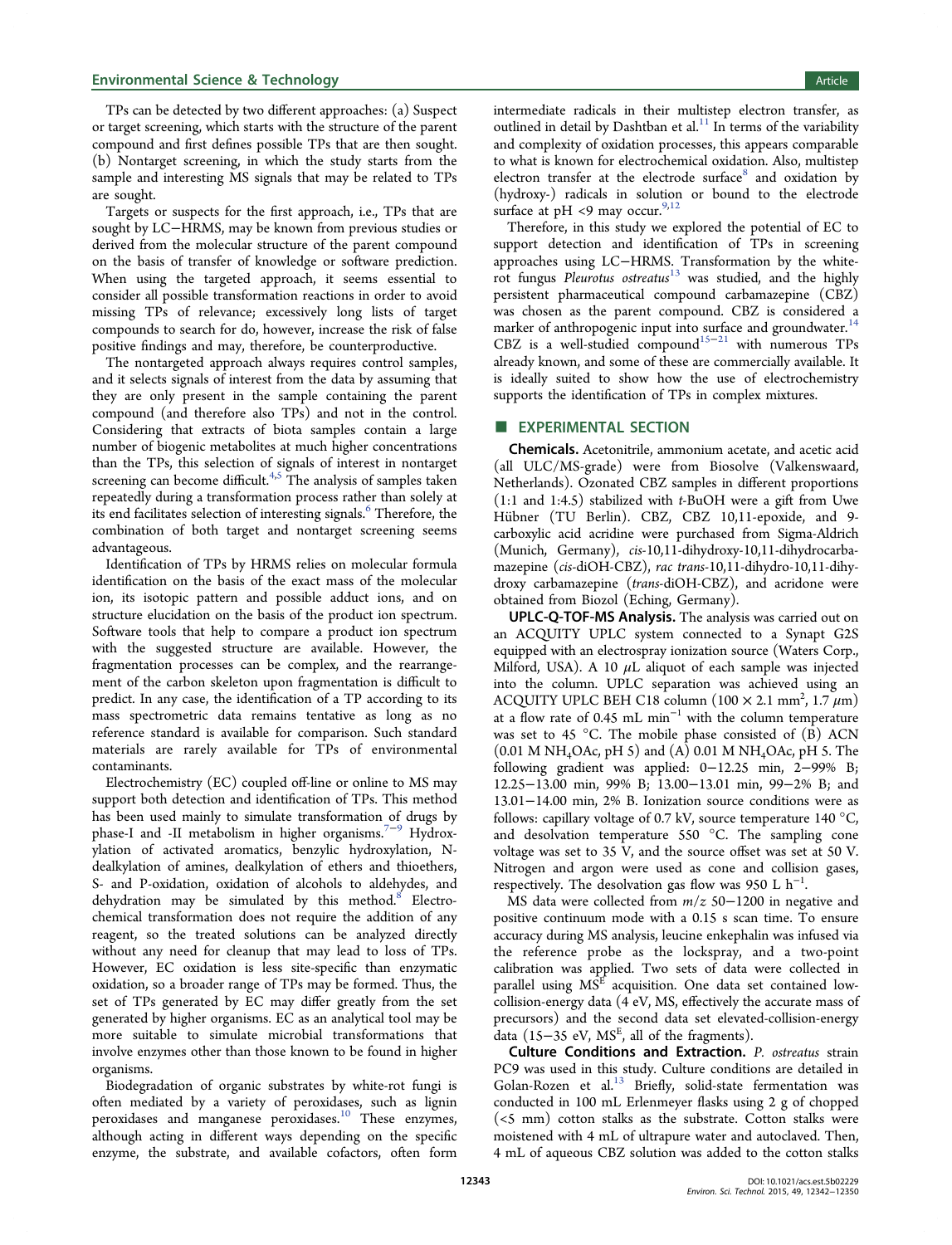## <span id="page-2-0"></span>Environmental Science & Technology **Article** 2012 12:38 Article 2013 12:38 Article 2013

to a final amount of  $0.22 \mu$ mol  $(0.05 \text{ mg})$  per flask. The inoculum was one disk (5 mm diameter) of mycelium obtained from the edge of a young colony grown on solid glucose− peptone medium. Cultures were incubated at 28 °C in the dark for 60 days. Two types of controls were used: inoculated but without substrate and noninoculated with substrate. Once a week, three flasks were harvested and stored at −80 °C. All samples were lyophilized and weighed in 50 mL conical tubes. Then, 30 mL of MeOH was added to each tube. Samples were sonicated using an ultrasonic probe (20 kH), agitated for 30 min (200 rpm), and centrifuged (∼4000 g, 15 min). Supernatants were filtered through a 0.2  $\mu$ m Teflon filter and stored at −80 °C until analysis. Extract (3 mL) was dried under a gentle  $N_2$  stream, reconstituted in 400  $\mu$ L of MeOH, and vortexed rigorously. Samples were diluted 1:1 (v/v) with ultrapure water, mixed, and centrifuged (10 min) to remove insoluble material. Control samples were treated in the same way.

Electrochemistry. EC oxidation was carried out using a commercially available EC ReactorCell (Antec, The Netherlands) equipped with a boron-doped diamond working electrode (BDD, Magic Diamond, Antec), a HyREF  $(Pd/H_2)$ reference electrode, and an auxiliary electrode made of carbonloaded PTFE (not isolated from the working electrode). An infusion pump was used to oxidize in flow-through mode (10  $\mu\hbox{L min}^{-1})$  a 40  $\mu\hbox{M CBZ}$  (approximately 10  $\mu\hbox{g/mL})$  solution in 75% NH<sub>4</sub>Ac (0.02 M NH<sub>4</sub>OAc, pH 7) and 25% MeOH (v/ v) at various potentials (0, 0.5, 1.0, 1.5, 2, and 2.5 V). The potentials were applied using ROXY potentiostat (Antec) controlled by Dialogue software (Antec). The same experiment was carried out with a 40  $\mu$ M acridine solution to verify the transformation to acridone.

Data Processing. Target screening in data of fungal treatment was done as follows: Continuum raw MS data were processed using Unifi software (Waters). Automatic 3D Peak Processing settings were used, and the target−match tolerance was set to 5 ppm. Adduct protonation, sodium, potassium, and ammonium were selected, and a lock mass (leucine enkephalin,  $m/z$  556.2771) correction was carried out. The chromatogram of the EC treatment was set as a reference, and using a filter method, only candidates and expected transformations were shown (match type: common). These candidates were verified by two other replicates of the sample. By sorting according to retention time, we ensured that no fragments were selected as separate TPs. For expected TPs, additional filters were a  $\delta$  mass below 5 ppm, isotope-match intensity RMS percentage above 20%, and isotope-match Mz RMS 5 ppm. A common search for fragment ions was carried out to detect further candidates.

Nontarget screening was done according to a previously established procedure<sup>[22](#page-8-0)</sup> for the fungal generated samples. Briefly, centroid raw MS data were processed using MarkerLynx application manager for MassLynx 4.1 software (Waters). The intensity of each ion was normalized with respect to the total ion count to generate a data matrix that consists of retention time,  $m/z$  value, and normalized peak area. The unsupervised segregation of control and exposed fungal samples was checked by principal component analysis (PCA) using pareto-scaled data. The loading plot of the supervised partial least-squares discriminant analysis (PLS-DA) and orthogonal projection to latent structures (OPLS) enabled the identification of analytes responsible for the separation of control and exposed samples. These analytes were extracted as

results. The procedure was applied for low- and high-collisionenergy data to align precursor and fragments.

## ■ RESULTS AND DISCUSSION

Products Formed by Electrochemical Oxidation of CBZ. To generate TPs as possible analytical targets for the screening for TPs formed during degradation of CBZ by P. ostreatus, a CBZ solution was oxidized while flowing through an EC cell at different voltages (0.5, 1.0, 1.5, 2.0, and 2.5 V), and collected for LC−HRMS analysis. At 1.5 V, the initial CBZ concentration began to decrease, and several new signals appeared in the LC−MS chromatogram. As the voltage increased, the TP pattern changed (Figure 1). However, no



Figure 1. Base peak chromatograms of electrochemically treated CBZ analyzed by LC−HRMS. (a) 1000 mV, (b) 1500 mV, and (c) 2500 mV.

clear sequence of TP formation could be established by the variation of potentials or the residence time (by changing the flow rate) in the EC cell. This might have been for thermodynamic reasons, e.g., a certain redox potential has to be exceeded for the formation of a certain product, or for kinetic reasons, e.g., certain processes of a set of competing reactions may be faster than others at different potentials.

Because no reagents were added in this oxidation procedure, each novel signal detected by LC−HRMS in the CBZ solution upon EC oxidation indicated a electrochemically derived TP (Figure 1). The LC−HRMS data generated by this approach were screened for MS signals with a software routine (within Unifi) using predefined criteria for mass accuracy and possible elemental compositions. For a potential of 1.5 V, a total of 105 signals fulfilled the criteria and were listed with their chromatographic retention time, exact mass, and isotopic pattern of the molecular ion, molecular formula, and the product ion spectrum. This list was manually reduced to 68 signals by deleting obvious in-source fragments and signals that were repeatedly stored because of poor shape of the chromatographic peak.

Because EC treatment was carried out to generate analytical targets in the screening for fungal TPs, it was not necessary to process further all signals and to identify all TPs. Only signals that were also present in the fungus-treated CBZ extract under the same analytical conditions were of interest. Comparison of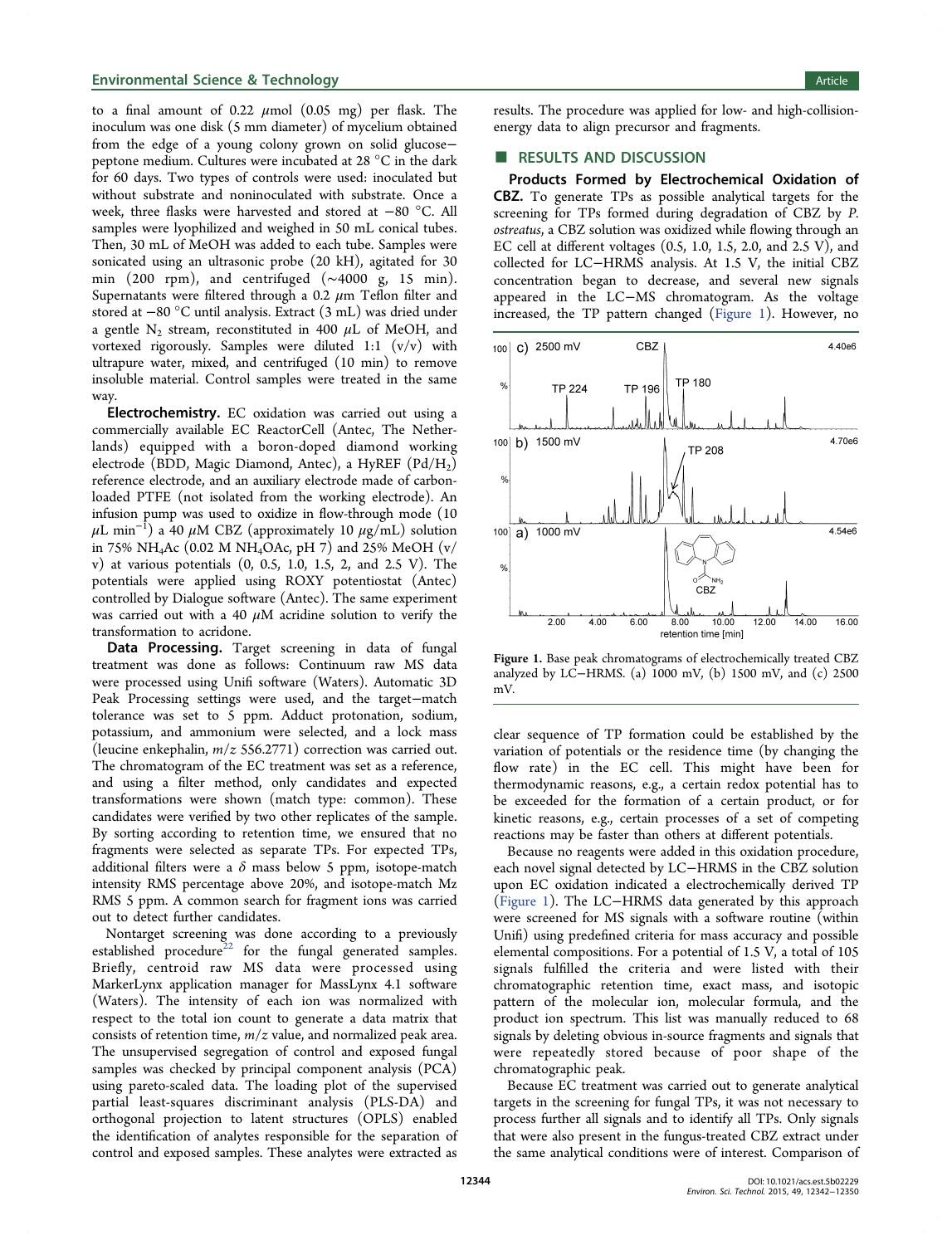## <span id="page-3-0"></span>Table 1. Lists of Transformation Products (TPs) of Carbamazepine (CBZ) Detected and Identified in CBZ Exposed to the Fungus Pleurotus ostreatus by Comparison with the Electrochemical Oxidation Experiment<sup>a</sup>

| name                                                                                       | $t_{\rm R}$ (min) | m/z      | predicted<br>formula                                  | fragments<br>(m/z) | predicted formula<br>(fragments) | refs          | verified by     |
|--------------------------------------------------------------------------------------------|-------------------|----------|-------------------------------------------------------|--------------------|----------------------------------|---------------|-----------------|
|                                                                                            |                   |          | TPs Determined by Target Screening for Molecular Ions |                    |                                  |               |                 |
|                                                                                            |                   |          |                                                       | 196.0758           | $C_{13}H_{10}NO(2.0)$            |               |                 |
| TP 224<br>9-carboxylic acid-acridine                                                       | 2.36              | 224.0712 | $C_{14}H_{10}NO_2$<br>$(-3.1)$                        | 180.0805           | $C_{13}H_{10}N(4.4)$             | 3             | standard        |
|                                                                                            |                   |          |                                                       | 167.0735           | $C_{12}H_9N(2.4)$                |               |                 |
| TP 253a<br>cis-dihydro-dihydroxy-carbamazepine                                             | 3.81              | 293.0170 | $C_{15}H_{14}N_2O_3Na$<br>$(-1.4)$                    | 210.0928           | $C_{14}H_{12}NO(4.3)$            | 23            | standard        |
|                                                                                            |                   |          |                                                       | 180.0817           | $C_{13}H_{10}N(2.2)$             |               |                 |
| <b>TP 283</b><br>1-(2-benzoicacid)-(1H,3H)-quinazoline-2,4-dione<br>(BaQD)                 |                   |          |                                                       | 265.0620           | $C_{15}H_9N_2O_3(1.1)$           | 18            |                 |
|                                                                                            | 4.69              | 283.0725 | $C_{15}H_{11}N_2O_4$                                  | 240.0662           | $C_{14}H_{10}NO_3$ (0.4)         |               | ozone<br>sample |
|                                                                                            |                   |          | $(-2.1)$                                              | 196.0762           | $C_{13}H_{10}NO(0)$              |               |                 |
|                                                                                            |                   |          |                                                       | 166.0656           | $C_{12}H_8N(0.6)$                |               |                 |
| TP 253b<br><i>trans</i> -dihydro-dihydroxy-carbamazepine                                   | 5.47              | 253.0975 | $C_{15}H_{13}N_2O_2$<br>(0.8)                         | 210.0917           | $C_{14}H_{12}NO(1.4)$            | 24            | standard        |
|                                                                                            |                   | 293.0209 | $C_{15}H_{14}N_2O_3Na$<br>$(-0.3)$                    | 180.0814           | $C_{13}H_{10}N(0.6)$             |               |                 |
|                                                                                            |                   |          |                                                       | 182.0963           | $C_{13}H_{12}N(3.8)$             |               |                 |
|                                                                                            |                   |          |                                                       | 236.0715           | $C_{15}H_{10}NO_2(1.3)$          |               |                 |
| TP 253c<br>carbamazepine epoxide                                                           | 5.87              | 275.0803 | $C_{15}H_{12}N_2O_2Na$<br>(0.7)                       | 210.0921           | $C_{14}H_{12}NO(1.0)$            | 24, 25        | standard        |
|                                                                                            |                   |          |                                                       | 180.0815           | $C_{13}H_{10}N(1.1)$             |               |                 |
|                                                                                            |                   | 253.0983 | $C_{15}H_{13}N_2O_2$<br>$(-1.6)$                      | 167.0737           | $C_{12}H_9N(1.2)$                |               |                 |
|                                                                                            |                   |          |                                                       | 152.0629           | $C_{12}H_8(2.0)$                 |               |                 |
|                                                                                            |                   |          |                                                       | 139.0548           | $C_{11}H_7(1.4)$                 |               |                 |
| TP 196                                                                                     | 6.1               | 196.0762 | $C_{13}H_{10}NO$                                      | 180.0813           | $C_{13}H_{10}N(0)$               | 3, 20,        | standard        |
| acridone                                                                                   |                   |          | $(-4.6)$                                              | 167.0739           | $C_{12}H_9N(2.4)$                | 19            |                 |
| TP 267b<br>4-formyl-9-oxoacridine-10(9H)-carboxamide                                       | 6.24              | 267.0771 | $C_{15}H_{11}N_2O_3$<br>$(-0.4)$                      | 250.0509           | $C_{15}H_8NO_3(2)$               | 17            | proposed        |
|                                                                                            |                   |          |                                                       | 224.0710           | $C_{14}H_{10}NO_2(2.1)$          |               |                 |
|                                                                                            |                   |          |                                                       | 196.0769           | $C_{13}H_{10}NO(4.1)$            |               |                 |
| TP 267c<br>10-methoxy-carbamazepine                                                        | 6.88              | 267.1132 | $C_{16}H_{15}N_2O_2$<br>$(-0.7)$                      | 224.1082           | $C_{15}H_{14}NO$ (3.1)           | this<br>study | proposed        |
| <b>TP 208</b>                                                                              | 7.59              | 240.1025 | $C_{15}H_{14}NO_2$                                    | 208.0762           | $C_{14}H_{10}NO(1.0)$            |               |                 |
| 9-acridine-carboxaldehyde (hemiacetal)                                                     |                   |          | $(-1.2)$                                              | 180.0813           | $C_{13}H_{10}N(0.6)$             | 20, 29        | proposed        |
| <b>TP 180</b><br>acridine                                                                  | 8.03              | 180.0815 | $C_{13}H_{10}N(-1.1)$                                 | 167.0735           | $C_{12}H_9N(2.4)$                | 20, 19        | standard        |
| TPs Determined by Screening for Product Ions                                               |                   |          |                                                       |                    |                                  |               |                 |
|                                                                                            |                   |          |                                                       | 208.0771           | $C_{14}H_{10}NO(4.3)$            |               |                 |
| TP 251                                                                                     | 5.57              | 251.0821 | $C_{15}H_{11}N_2O_2(0)$                               | 180.0805           | $C_{13}H_{10}N(4.4)$             | 21            | proposed        |
| TP 267a<br>1-(2-benzaldehyde)-(1H,3H)-quinazoline-2,4-dione<br>(BQD)                       | 5.6               | 267.0771 | $C_{15}H_{10}N_2O_3$<br>$(-0.4)$                      | 224.0712           | $C_{14}H_{10}NO_2(0)$            | 18            | ozone<br>sample |
|                                                                                            |                   |          |                                                       | 196.0762           | $C_{13}H_{10}NO(0)$              |               |                 |
|                                                                                            |                   |          |                                                       | 167.0737           | $C_{12}H_9N(1.2)$                |               |                 |
| TP 272<br>10,11-dihydroxy-10,11-dihydro-5H-dibenzo[b,f]<br>azepine-5-carboxylic acid       | 8.21              | 272.0932 | $C_{15}H_{14}NO_4$<br>$(-3.3)$                        | 254.0820           | $C_{15}H_{12}NO_3$ (2.1)         | this<br>study | proposed        |
|                                                                                            |                   |          |                                                       | 222.0552           | $C_{14}H_8NO_2(1.4)$             |               |                 |
|                                                                                            |                   |          |                                                       | 196.0769           | $C_{13}H_{10}NO(3.6)$            |               |                 |
| TP 286<br>10-hydroxy-11-methoxy-10,11-dihydro-5H-dibenzo[b,f]<br>azepine-5-carboxylic acid | 10.15             | 286.1085 | $C_{16}H_{16}NO_4$<br>(-2.1)                          | 254.0820           | $C_{15}H_{12}NO_3$ (1.2)         | this<br>study |                 |
|                                                                                            |                   |          |                                                       | 240.0661           | $C_{14}H_{10}NO_3(0)$            |               | proposed        |
|                                                                                            |                   |          |                                                       | 222.0550           | $C_{14}H_8NO_2(1.4)$             |               |                 |
|                                                                                            |                   |          |                                                       | 196.0772           | $C_{13}H_9NO$ (4.1)              |               |                 |
| TP Determined by Nontarget Screening                                                       |                   |          |                                                       |                    |                                  |               |                 |
| TP 281<br>methyl 2-(2-oxoquinazolin-1(2H)-yl)benzoate                                      | 7.24              | 281.0938 | $C_{16}H_{12}N_2O_3$<br>$(-4.3)$                      | 249.0674           | $C_{15}H_9N_2O_2$ (4.0)          | this<br>study | proposed        |
| <sup>2</sup> For TP structures, please refer to Figure 4.                                  |                   |          |                                                       |                    |                                  |               |                 |

the two treatments and selection of MS signals occurring in both were carried out using the software Unifi. In this way, 10 signals were selected as possible TPs (Table 1), and their MS data were used for tentative identification. For TPs of low intensity in the LC−HRMS analysis, the EC oxidation could be easily repeated at elevated concentrations to obtain clear product ion spectra. The fragments of the identified TPs were collected, structures were proposed, and the common fragment ions [\(Table S1\)](http://pubs.acs.org/doi/suppl/10.1021/acs.est.5b02229/suppl_file/es5b02229_si_001.pdf) were used to detect further TPs in the fungal samples (see below). The thorough study of the fragment ions also supported the identification of substructures of TPs. In this way, EC combined with LC−HRMS supported both detection of TPs generated during degradation of CBZ by P. ostreatus<sup>[13](#page-7-0)</sup> and their identification, as detailed below.

The dominant signal in the base peak chromatogram of the EC-derived sample at 1.5 V was a broad peak ( $t<sub>R</sub>$  = 7.59 min, TP 240) that disappears at higher voltages [\(Figure 1b](#page-2-0)). It was also detected in the fungal extract, albeit at lower intensity. This signal, with a molecular cation of  $m/z$  240.1025 (C<sub>15</sub>H<sub>14</sub>NO<sub>2</sub>), exhibited fragment ions of  $m/z$  208.0762 (C<sub>14</sub>H<sub>10</sub>NO) and  $m/z$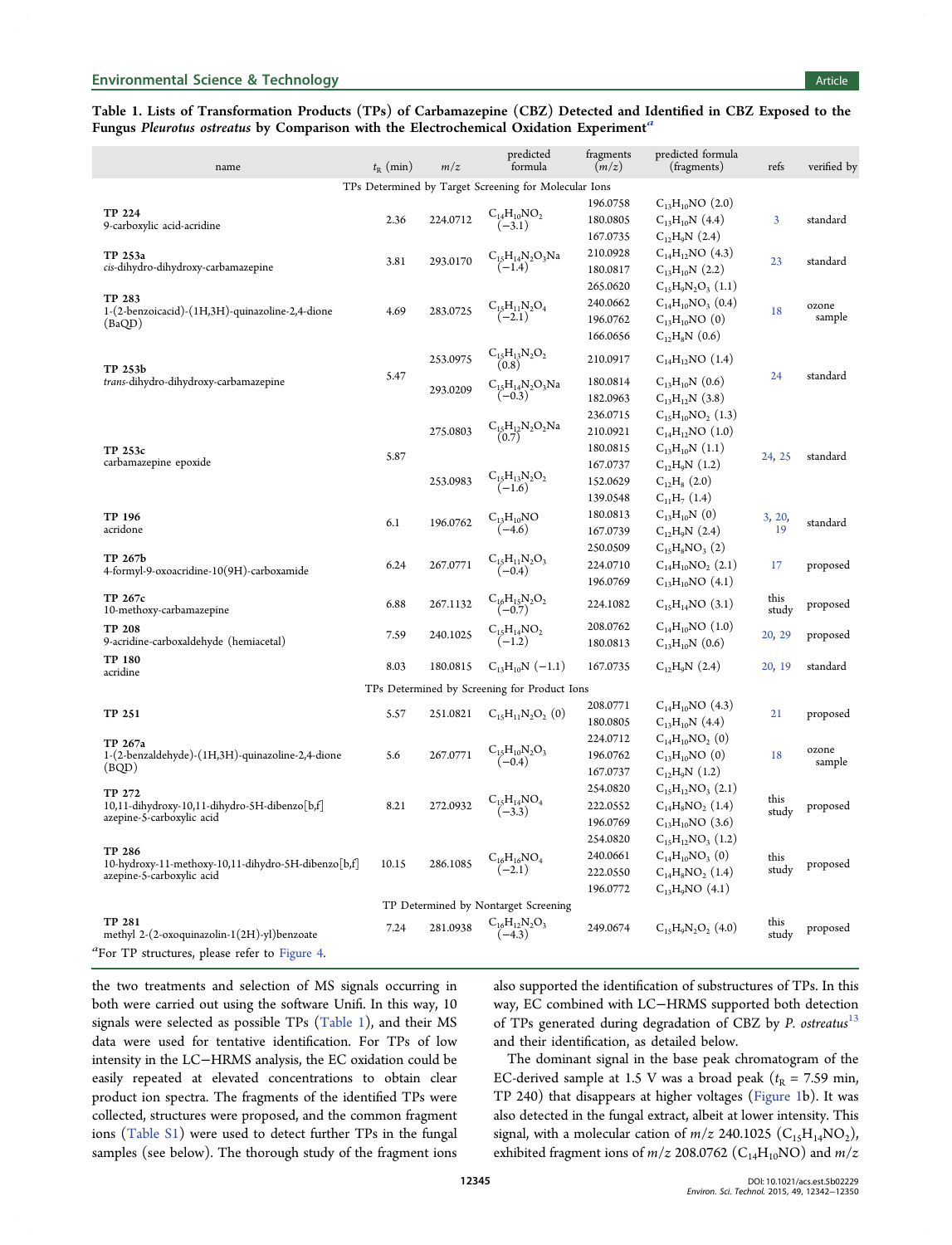

Figure 2. Extracted ion chromatograms of TP 240 and its putative hydrate and hemiacetal forms: (a−c) with water/MeOH eluent (pH 5) and (d and e) with water/ACN eluent (pH 8).

180.0813 ( $C_{13}H_{10}N$ ). Both fragmentations (loss of CH<sub>3</sub>OH and subsequent CO) suggested two optional structures of this TP: 9-acridine carboxaldehyde and (9,10)-keto-methoxyiminostilbene. Although the latter would be expected to elute as a narrow peak, 9-acridine carboxaldehyde may form a hydrate as well as a hemiacetal in the eluent (water and MeOH, pH 5). Indeed, the corresponding molecular ions coeluted with TP 240 (Figure 2a−c). The broad chromatographic peak suggests that the aldehyde equilibrates during chromatography with its hemiacetal  $(m/z)$  240.1174) and hydrate  $(m/z)$ 226.0876) forms. In a repeated analysis under different conditions (pH 8, ACN), only the carboxaldehyde and the hydrate were determined (Figure 2d,e). The absence of the hemiacetal form is due to the replacement of MeOH in the eluent, and the smaller peak shape indicates faster equilibration between 9-acridine carboxaldehyde and its hydrate form during chromatography at pH 8 as compared to that at pH  $5$ .<sup>[15](#page-7-0)</sup>

Formation of isomers with the same molecular ion and often very similar fragment ions is a common feature in transformation studies and a source of erroneous identification by LC−MS. Therefore, it is essential to ensure separation of isomers by chromatography, and this often requires repeat analyses. However, extracts of biological samples are often limited in volume and do not allow repeated analyses under different analytical conditions. The EC oxidation of CBZ in the laboratory is easily repeated within a few minutes, enabling repeat analyses to optimize chromatographic separation (see below). Moreover, case-wise optimization of the chromatography may also be needed for successful target screening for TPs in the biological samples. As long as the targets are unknown, such optimization cannot be carried out. The combination of EC and LC−HRMS is also advantageous in this respect. Furthermore, repeated electrochemical oxidation of the parent compound may be used to generate sufficient material for a subsequent NMR analysis to confirm a proposed structure.

Another series of isomeric CBZ TPs occurred at m/z 267.077  $(C_{15}H_{11}N_2O_3)$  ([Figure S2](http://pubs.acs.org/doi/suppl/10.1021/acs.est.5b02229/suppl_file/es5b02229_si_001.pdf)). Two TPs of this formula have been identified as ozonation products of CBZ: BQD and BaQM.<sup>[13](#page-7-0)</sup> A third TP with a slightly longer retention time ( $t<sub>R</sub>$  = 6.24 min) was determined upon EC oxidation. Its fragment cations  $m/z$  250.051 (C<sub>15</sub>H<sub>8</sub>NO<sub>3</sub>),  $m/z$  224.071 (C<sub>14</sub>H<sub>10</sub>NO<sub>2</sub>),

and  $m/z$  196.077 (C<sub>13</sub>H<sub>10</sub>NO) indicate loss of NH<sub>3</sub> and a carbamoyl moiety (CHNO) as well as subsequent loss of CO, suggesting an aldehyde or keto group within the sevenmembered ring of CBZ and the presence of an amino group. Two structural proposals were elaborated: 11-keto oxcarbamazepine and 4-formyl-9-oxoacridine-10(9H)-carboxamide. It was identified as the latter (TP 267b, [Table 1](#page-3-0)) because of its comparatively broad peak; this compound may tautomerize into a cyclic form with different retention behavior during chromatography at acidic pH [\(Figure S3](http://pubs.acs.org/doi/suppl/10.1021/acs.est.5b02229/suppl_file/es5b02229_si_001.pdf)).

Another signal of very similar mass  $(m/z)$  267.113,  $C_{16}H_{15}N_2O_2$ ) and only slightly longer retention time (6.88) min) was found in the EC sample as well as the fungal-treated sample (TP 267a, [Table 1\)](#page-3-0). Its small difference of 0.036 Da relative to the three TPs discussed above outlines the need for a MS with high mass-resolving power as well as high mass accuracy and precision.

Additional Target and Nontarget Screening. The targets or suspects in a list for screening purposes are usually obtained from previous studies that may be specific for the compound under study or originate from structurally related ones. CBZ is a very well-studied contaminant, and therefore much information on possible TPs is available. $3,16-21$  $3,16-21$  $3,16-21$  $3,16-21$  $3,16-21$ Correspondingly, 9 of the 10 TPs detected and identified by EC with LC−HRMS had been previously described [\(Table 1\)](#page-3-0). This proves that EC oxidation is indeed feasible for the generation of relevant TPs of environmental contaminants by both biotic and abiotic processes. Six of these CBZ TPs are commercially available, but this is generally not the case. If TP standards are not available, then the use of EC with LC− HRMS is attractive because such experiments provide the full set of MS and chromatographic data with the very same analytical system that will subsequently be used for the target screening. In the case of structural isomer formation, data from previous studies are often insufficient for correct identification, as already noted.

In the case that literature does not provide clear information on expected TPs, the definition of analytical targets may be supported by software prediction of potential TPs, e.g., by UM-BBD/EAWAG-BBD.<sup>[5](#page-7-0)</sup> However, in the case of CBZ, this program does not provide any useful prediction of TPs. None of the TPs formed in these experiments, i.e., the ring-opening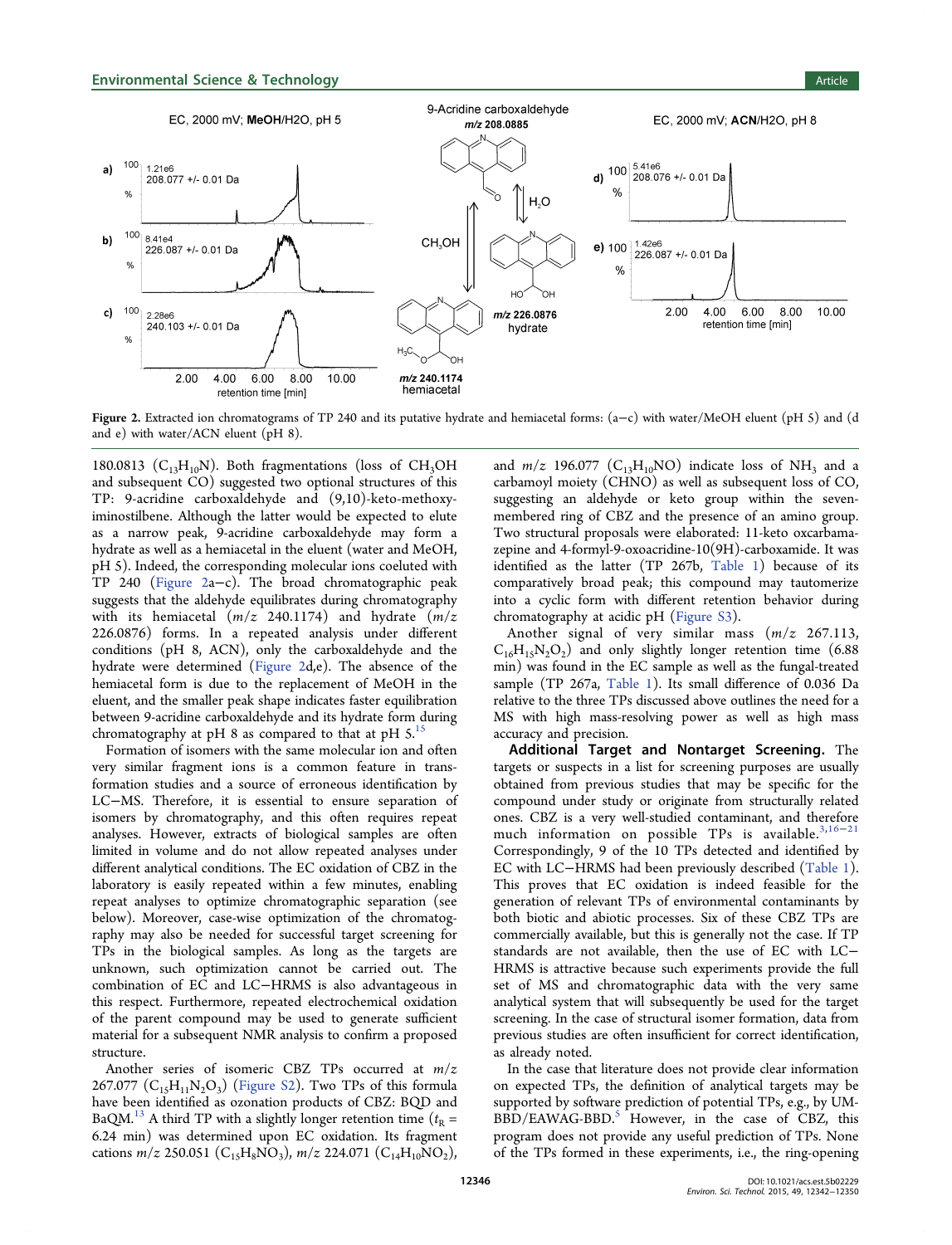

Figure 3. (a) Extracted ion chromatograms of TP 272 and the common fragments  $m/z$  196 and 210 used for identification. (b)  $m/z$  254 and 240 were assigned as intermediate fragments and were used for structure elucidation.

products or the acridine derivatives, were predicted by the software.

Not only can the molecular ions of TPs generated by EC treatment be used for target screening, but also can their fragment ions be employed. By screening the data set of the fungus-treated CBZ sample for these 18 fragment ions, another 4 CBZ TPs were determined ([Table 1\)](#page-3-0), two of which (TP 286 and TP 272, [Table 1\)](#page-3-0) had never been reported for either microbial or chemical treatment of CBZ. Structure proposals were elaborated on the basis of the exact masses of the molecular cations and the fragment ions.

The common fragments  $m/z$  196.0758 (C<sub>13</sub>H<sub>10</sub>NO) and  $m/$ z 210.0928 ( $C_{14}H_{12}NO$ ) allowed detection of TP 272 (Figure 3). This illustrates a case in which different TPs exhibit some identical fragment ions. The uncommon fragment ions  $m/z$ 254.0820  $(C_{15}H_{12}NO_3)$  and  $m/z$  240.066  $(C_{14}H_{10}NO_3)$ supported the structure eludication of these novel TPs ([Table](#page-3-0) [1](#page-3-0)). TP 272 and TP 286 may originate from the well-known diOH-CBZ by hydrolysis of its carbamoyl moiety to a carboxylic acid. For the parent CBZ, hydrolysis of the carbamoyl moiety is not favored because of resonance stabilization. Because these two TP 272 and TP 286 have never been reported in literature, this hydrolysis appears to be a very specific transformation by P. ostreatus.

The third TP observed by common fragment screening was TP 251, with a molecular ion of  $m/z$  251.098 (C<sub>15</sub>H<sub>10</sub>N<sub>2</sub>O<sub>2</sub>, t<sub>R</sub>  $= 6.0$  min), which was present only in the fungal sample. This TP has the same molecular formula but a different retention time than BQM ( $t<sub>R</sub> = 6.3$  min), which was formed by EC and previously found upon ozonation.<sup>[14](#page-7-0)</sup> However, TP 251 also formed some fragment ions identical to those formed by BQM, namely  $m/z$  180.080 ( $C_{13}H_{10}N$ ) and  $m/z$  208.077 ([Table 1\)](#page-3-0). On the basis of the MS data, a four-ringed system is proposed for TP 251 [\(Figure S4\)](http://pubs.acs.org/doi/suppl/10.1021/acs.est.5b02229/suppl_file/es5b02229_si_001.pdf). It could be formed via 2-hydroxy-CBZ and iminoquinone, which would rearrange into a fully conjugated structure as previously proposed by Martinez et al. $^{21}$  $^{21}$  $^{21}$ 

For well-studied parent compounds such as CBZ, such a search for undetected TPs can be carried out using literature data on fragment ions. Indeed, for CBZ the use of scientific  $p_{\text{apers}}^{16-21}$  $p_{\text{apers}}^{16-21}$  $p_{\text{apers}}^{16-21}$  $p_{\text{apers}}^{16-21}$  $p_{\text{apers}}^{16-21}$  or open-source mass spectra libraries, e.g., mzCloud, MassBank, and METLIN, would have resulted in a

similar list of TPs [\(Table S1\)](http://pubs.acs.org/doi/suppl/10.1021/acs.est.5b02229/suppl_file/es5b02229_si_001.pdf). For new compounds, however, for which TPs and their mass spectrometric fragmentation are unknown, EC combined with LC-HRMS is a powerful source for such data on fragment ions to search for in the real samples.

Finally, a nontarget screening for CBZ TPs was carried out in fungus-treated CBZ extracts and compared to blank fungal extracts as a control. This approach resulted in the determination of one additional TP (TP 281, [Table 1](#page-3-0)) that was not reported before as a TP of CBZ formed either by a biotic or abiotic process. Although the EC approach combined with target screening led to the determination of most fungal TPs of CBZ, it did not detect all its TPs. Therefore, the complementary use of nontarget screening remains useful. Surprisingly, no phase-II metabolites were detected by the nontarget screening.

Practical experience with nontarget screening for TPs in biota shows that care must be taken to avoid false findings from the metabolome of the organisms because these biogenic metabolites may change during the development of organisms or culture growth. Moreover, the exposure of an organism to the study compound may affect its metabolome so that even signals becoming obvious from the analysis of a time series of the exposure/degradation experiment may be biogenic metabolites rather than TPs of the study compound.

CBZ, similar to most biogenic molecules, consists of only carbon, hydrogen, oxygen, and nitrogen. Therefore, CBZ and its TPs exhibit mass defects that are in the range occupied by the ions of the fungal metabolome. This hampers the detection of TPs, and very high mass-resolving power as well as high mass accuracy and precision are thus required in nontarget screening to distinguish CBZ TPs from the fungal metabolome.<sup>[26](#page-8-0)</sup>

Comparison of CBZ TPs Formed by EC and P. **ostreatus.** A total of 10 TPs were found by target screening on the basis of the EC experiment. Another four TPs were found by screening for fragment ions, and eventually, one more was found by nontarget screening in the fungal extract ([Table](#page-3-0) [1](#page-3-0)). By providing access to 14 of 15 TPs, the use of EC effectively supports the identification of TPs. Other oxidation experiments may be carried out in the laboratory to generate possible biogenic TPs. However, in the case of CBZ, neither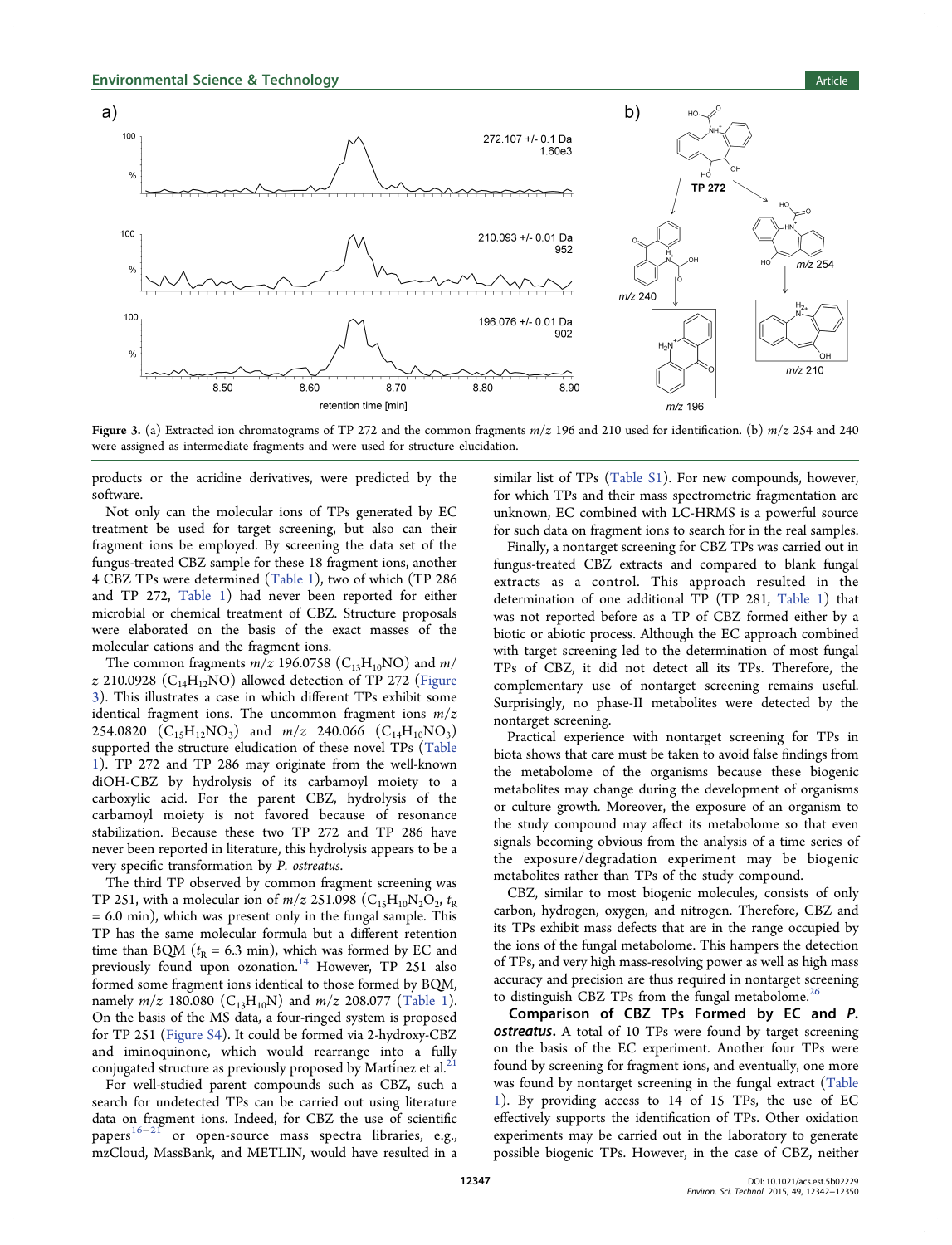<span id="page-6-0"></span>

Figure 4. Structures of the identified transformation products of CBZ formed by EC and by fungal (P. ostreatus) treatment. Left, diOH-CBZ pathway, and right, acridine pathway.

photocatalysis<sup>[21](#page-8-0)</sup> nor ozone<sup>[16,18](#page-7-0)</sup> nor ferrate<sup>[17](#page-7-0)</sup> generated all 14 fungal TPs found after EC treatment.

The 15 TPs can be arranged into two major CBZdegradation pathways: the acridine pathway and the diOH-CBZ pathway (Figure 4). Comparing the relative intensities of the different CBZ TPs formed by EC and fungal treatment [\(Figure S1\)](http://pubs.acs.org/doi/suppl/10.1021/acs.est.5b02229/suppl_file/es5b02229_si_001.pdf), it appears that EC prefers the acridine pathway, whereas the fungal treatment favors the diOH-CBZ pathway. This may well reflect the different mechanisms of oxidation, i.e., enzymatic oxidation by the fungus and oxidation at the surface of the diamond electrode in EC. Aside from this general pattern, a few more detailed differences are of interest.

The acridine pathway, which is dominant in the EC treatment, has been observed during photodegradation of CBZ and during its oxidation by chlorine dioxide.[19](#page-7-0)[,26](#page-8-0) In EC samples, we found comparable signal intensities for all four members of this series: acridine carboxaldehyde (TP 208), acridine-9-carboxylic acid (TP 224), acridine (TP 180), and acridone (TP 196). These four TPs probably originate from the initial oxidation of the central double bond of CBZ and abstraction of the carbamoyl moiety. Electron-withdrawing groups at the fourth position to the N-alkyl group facilitate dealkylation with Fenton reagent, $27$  and other radical mechanisms are likely to also be supported.

Imide may occur as an intermediate, but it may be too reactive to allow its detection. $28$  Ring contraction and rearrangement would lead to acridine carboxaldehyde, the oxidation of which leads to acridine-9-carboxylic acid. Decarboxylation leads to acridine, which is converted to acridone by hydroxylation and oxidation (Figure 4).

Transformation pathways are best elucidated by using intermediates as educts and following their transformation.<sup>[13](#page-7-0)</sup> Although in biological studies this requires a complete set of new exposure experiments that may last for days to weeks, in EC this is done within minutes. Such an experiment was carried out here to confirm the formation of acridone from acridine [\(Figure S5](http://pubs.acs.org/doi/suppl/10.1021/acs.est.5b02229/suppl_file/es5b02229_si_001.pdf)).

Differences were also found along the diOH-CBZ pathway. For the fungal, enzyme-driven hydrolysis of 10,11-epoxy carbamazepine (EP-CBZ, TP 253c), trans-diOH-CBZ (TP 253b) was the only diOH-CBZ isomer expected.<sup>[13](#page-7-0)</sup> However, the cis-isomer (TP 253a) was also detected, albeit at approximately one-quarter of the intensity of the trans isomer. In contrast, upon EC transformation, both cis and trans isomers were formed to the same extent. This supports the assumption that in EC the hydrolysis of EP-CBZ occurs in two steps with the formation of a carbo-cation intermediate that may be stabilized by the neighboring aryl groups.<sup>25</sup>

Further differences were observed in later stages of the diOH-CBZ pathway: stepwise oxidation of diOH-CBZ proceeded via BQM (TP 251) and BQD (TP 267a) to the comparatively stable BaQD (TP 283, Figure 4). This process was also found upon ozonation of  $CBZ<sub>18</sub><sup>18</sup>$  $CBZ<sub>18</sub><sup>18</sup>$  $CBZ<sub>18</sub><sup>18</sup>$  as well as by wet oxidation by KMnO4 or ferrate.<sup>[17](#page-7-0)</sup> In the fungal system, however, BQM (TP 251) was not detected, but rather a methylated variant and the two subsequent products were found (Figure 4). In the EC treatment, BQM (TP 251) was detected. However, the next oxidation product, BQD (TP 267c), was missing, whereas the stable BaQD was present. BQD (TP 267c) is either very reactive toward EC oxidation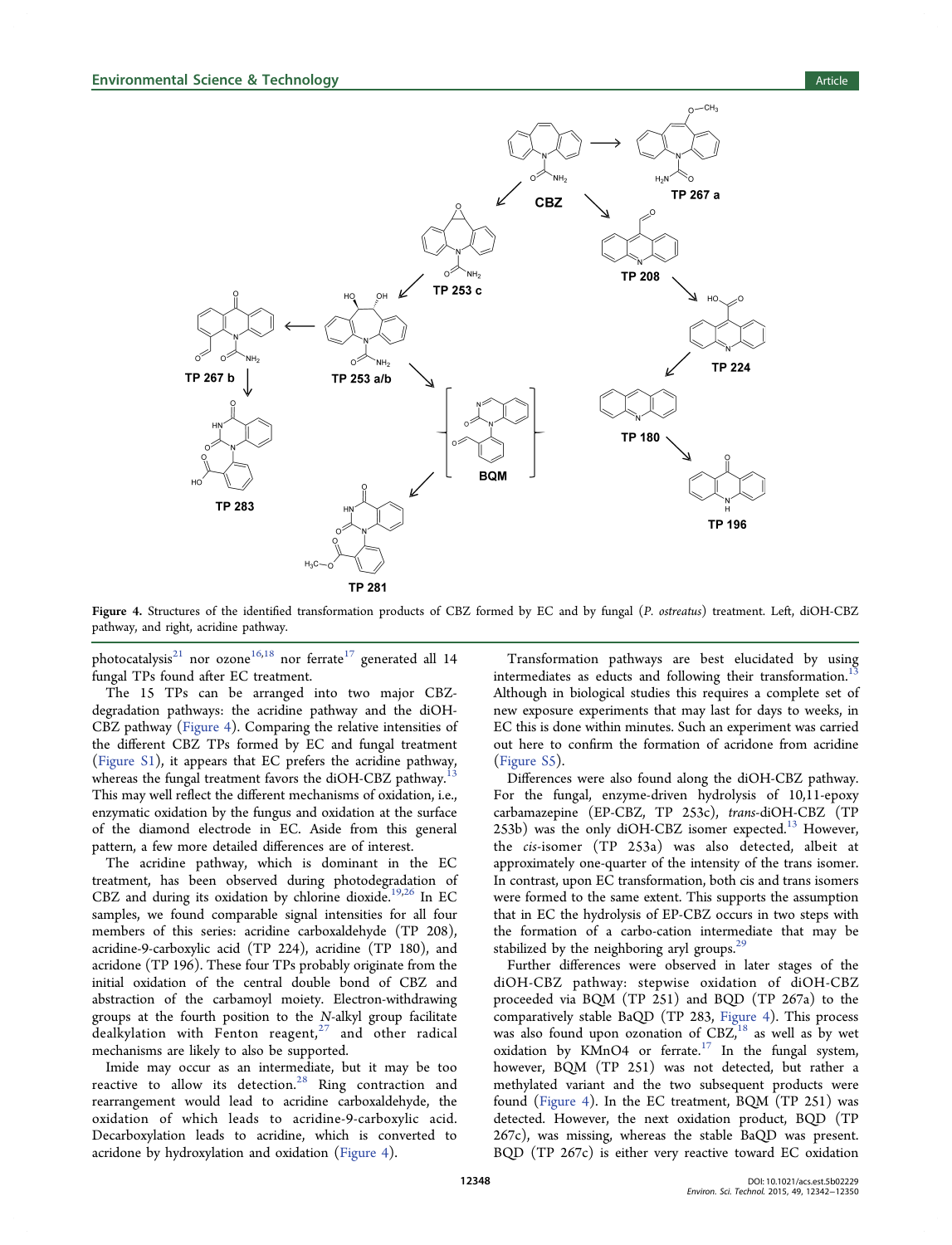## <span id="page-7-0"></span>Environmental Science & Technology **Article Article Article Article Article**

and is therefore rapidly transformed or not generated at all, in which case BaQD (TP 283) is directly formed from BQM (TP 251). TP 267b is a newly identified TP that occurred in both EC and fungal treatments. This TP opens a novel route to the stable BaQD (TP 283) [\(Figure 4](#page-6-0)).

Future Application of EC with LC−HRMS. In the case of the well-studied compound CBZ, generation of TPs by EC provided a useful tool for targeted screening of TPs generated by P. ostreatus via LC−HRMS because it supported TP detection and identification.<sup>13</sup> This approach is also promising for the study of other compounds and biological transformation processes as well as oxidative technical treatment processes, namely, when radicals are involved. EC can also be applied under reducing conditions. However, the suitability of EC under reducing conditions to simulate reductive microbial degradation needs to be proven.

Online coupling of EC with LC−HRMS allows establishment of an automated system that can analyze the transformation of a larger number of compounds without manual processing. In this way, the transformation of a larger number of compounds can be studied, and the MS data of the TPs can be fed into a database (in-house or web-based, e.g., MassBank) suited for a broader search for TPs of contaminants in the environment or biota. Knowledge on the reactivity and transformation of chemicals will support our understanding of their fate in biological and technical systems.

#### ■ ASSOCIATED CONTENT

#### **6** Supporting Information

The Supporting Information is available free of charge on the [ACS Publications website](http://pubs.acs.org) at DOI: [10.1021/acs.est.5b02229](http://pubs.acs.org/doi/abs/10.1021/acs.est.5b02229).

Typical fragment cations of CBZ and its TPs and proposed structures (Table S1), relative intensity of the TPs in EC (1.5 V) and fungal treatments (Figure S1), extracted ion chromatogram of  $m/z$  267.077 and possible structures for the fungus- and EC-treated samples (Figure S2), the keto-amino-TP with its tautomeric forms (Figure S3), proposed pathways for the formation of TP 251 (Figure S4), and formation of acridone from acridine by EC treatment (Figure S5). ([PDF\)](http://pubs.acs.org/doi/suppl/10.1021/acs.est.5b02229/suppl_file/es5b02229_si_001.pdf)

#### ■ AUTHOR INFORMATION

#### Corresponding Author

\*Tel.: +49 (0341) 235 1261. Fax: +49 (0341) 235 450822.

## **Notes**

The authors declare no competing financial interest.

## ■ ACKNOWLEDGMENTS

We thank Coretta Bauer for extensive technical assistance. This work was funded in part by the Deutsche Forschungsgemeinschaft (DFG, Bonn, Germany) through the project PECtake (Re1290/7-1). We are grateful to four anonymous reviewers for their helpful comments.

#### **ENDERGERENCES**

(1) Bletsou, A. A.; Jeon, J.; Hollender, J.; Archontaki, E.; Thomaidis, N. S. Targeted and non-targeted liquid chromatography-mass spectrometric workflows for identification of transformation products of emerging pollutants in the aquatic environment. TrAC, Trends Anal. Chem. 2015, 66, 32−44.

(2) Yang, Y. Y.; Pereyra, L. P.; Young, R. B.; Reardon, K. F.; Borch, T. Testosterone-mineralizing culture enriched from swine manure: characterization of degradation pathways and microbial community composition. Environ. Sci. Technol. 2011, 45 (16), 6879−86.

(3) Kaiser, E.; Prasse, C.; Wagner, M.; Broder, K.; Ternes, T. A. Transformation of oxcarbazepine and human metabolites of carbamazepine and oxcarbazepine in wastewater treatment and sand filters. Environ. Sci. Technol. 2014, 48 (17), 10208−10216.

(4) Hernández, F.; Ibáñez, M.; Bade, R.; Bijlsma, L.; Sancho, J. V. Investigation of pharmaceuticals and illicit drugs in waters by liquid chromatography-high-resolution mass spectrometry. TrAC, Trends Anal. Chem. 2014, 63, 140−157.

(5) Kern, S.; Fenner, K.; Singer, H. P.; Schwarzenbach, R. P.; Hollender, J. Identification of Transformation Products of Organic Contaminants in Natural Waters by Computer-Aided Prediction and High-Resolution Mass Spectrometry. Environ. Sci. Technol. 2009, 43 (18), 7039−7046.

(6) Helbling, D. E.; Hollender, J.; Kohler, H.-P. E.; Singer, H.; Fenner, K. High-Throughput Identification of Microbial Transformation Products of Organic Micropollutants. Environ. Sci. Technol. 2010, 44 (17), 6621−6627.

(7) Lohmann, W.; Baumann, A.; Karst, U. Electrochemistry and LC-MS for Metabolite Generation and Identification: Tools, Technologies and Trends. LCGC North Am. 2010, 28 (6), 470−476.

(8) Jurva, U.; Wikström, H. V.; Weidolf, L.; Bruins, A. P. Comparison between electrochemistry/mass spectrometry and cytochrome P450 catalyzed oxidation reactions. Rapid Commun. Mass Spectrom. 2003, 17 (8), 800−810.

(9) Faber, H.; Vogel, M.; Karst, U. Electrochemistry/mass spectrometry as a tool in metabolism studies-a review. Anal. Chim. Acta 2014, 834, 9−21.

(10) Grinhut, T.; Hertkorn, N.; Schmitt-Kopplin, P.; Hadar, Y.; Chen, Y. Mechanisms of humic acids degradation by white rot fungi explored using 1H NMR spectroscopy and FTICR mass spectrometry. Environ. Sci. Technol. 2011, 45 (7), 2748−54.

(11) Dashtban, M.; Schraft, H.; Syed, T. A.; Qin, W. Fungal biodegradation and enzymatic modification of lignin. Int. J. Biochem. Mol. Biol. 2010, 1 (1), 36−5011.

(12) Enache, T. A.; Chiorcea-Paquim, A.-M.; Fatibello-Filho, O.; Oliveira-Brett, A. M. Hydroxyl radicals electrochemically generated in situ on a boron-doped diamond electrode. Electrochem. Commun. 2009, 11 (7), 1342−1345.

(13) Golan-Rozen, N.; Seiwert, B.; Riemenschneider, C.; Reemtsma, T.; Chefetz, B.; Hadar, Y. Transformation Pathways of the Recalcitrant Pharmaceutical Compound Carbamazepine by the White-rot Fungus Pleurotus ostreatus: Effects of growth conditions. Environ. Sci. Technol. 2015, [DOI: 10.1021/acs.est.5b02222](http://dx.doi.org/10.1021/acs.est.5b02222).

(14) Reemtsma, T.; Weiss, S.; Mueller, J.; Petrovic, M.; Gonzalez, S.; Barcelo, D.; Ventura, F.; Knepper, T. Polar pollutant entry into the water cycle by municipal wastewater: a European perspective. Environ. Sci. Technol. 2006, 40 (17), 5451−5458.

(15) McClelland, R. A.; Sukhai, P.; Engell, K. M.; Sorensen, P. E. Hydration Equilibria of 9-Acridinecarboxaldehyde. Can. J. Chem. 1994, 72 (11), 2333−2338.

(16) Hubner, U.; Seiwert, B.; Reemtsma, T.; Jekel, M. Ozonation products of carbamazepine and their removal from secondary effluents by soil aquifer treatment - Indications from column experiments. Water Res. 2014, 49, 34−43.

(17) Hu, L.; Martin, H. M.; Arce-Bulted, O.; Sugihara, M. N.; Keating, K. A.; Strathmann, T. J. Oxidation of Carbamazepine by Mn(VII) and Fe(VI): Reaction Kinetics and Mechanism. Environ. Sci. Technol. 2009, 43 (2), 509−515.

(18) McDowell, D. C.; Huber, M. M.; Wagner, M.; Von Gunten, U.; Ternes, T. A. Ozonation of carbamazepine in drinking water: Identification and kinetic study of major oxidation products. Environ. Sci. Technol. 2005, 39 (20), 8014−8022.

(19) Kosjek, T.; Andersen, H. R.; Kompare, B.; Ledin, A.; Heath, E. Fate of Carbamazepine during Water Treatment. Environ. Sci. Technol. 2009, 43 (16), 6256−6261.